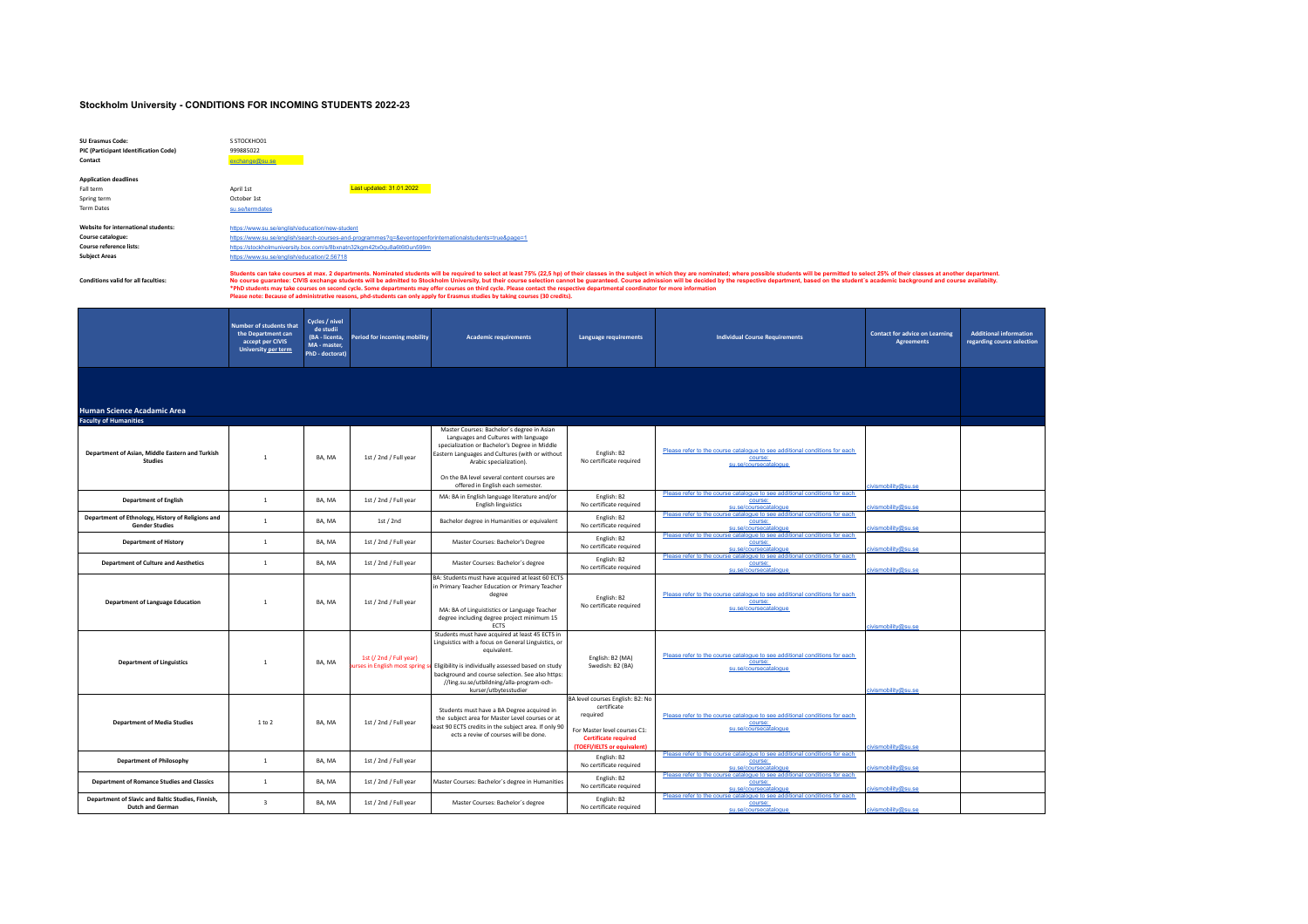| Department of Swedish Language and Multilingualism              | $\overline{2}$                                                                            | BA, MA | 1st / 2nd / Full year |                                                                                                                                                                                                                                     | English: B2<br>No certificate required<br>Courses in Swedish require a<br>good command of Swedish<br>Certificate required | Please refer to the course catalogue to see additional conditions for each<br>course:<br>su.se/coursecatalogue                                                                                                                                      |                     |                                                                                       |
|-----------------------------------------------------------------|-------------------------------------------------------------------------------------------|--------|-----------------------|-------------------------------------------------------------------------------------------------------------------------------------------------------------------------------------------------------------------------------------|---------------------------------------------------------------------------------------------------------------------------|-----------------------------------------------------------------------------------------------------------------------------------------------------------------------------------------------------------------------------------------------------|---------------------|---------------------------------------------------------------------------------------|
| <b>Department of Law</b>                                        | $\mathbf{1}$<br><b>COURSES HIGHLY</b><br><b>OPULAR WITH LIMITED</b><br><b>VACANCIES</b>   | RA     | 1st / 2nd / Full year | Students must have acquired at least 120 credits<br>in law, 120 credits is equivalent to two years of<br>full time studies.                                                                                                         | English: B2<br>No certificate required                                                                                    | <b>COURSES HIGHLY POPULAR WITH LIMITED VACANCIES</b><br>Please refer to their website to see additional conditions for each course:<br>https://www.jurinst.su.se/english/education/courses-and-<br>programmes/exchange-programmes/courses-2019-2020 | civismobility@su.se |                                                                                       |
| <b>Faculty of Social Sciences</b>                               |                                                                                           |        |                       |                                                                                                                                                                                                                                     |                                                                                                                           |                                                                                                                                                                                                                                                     |                     |                                                                                       |
| <b>Department of Computer and Systems Sciences</b>              | $\overline{2}$                                                                            | BA, MA | 1st / 2nd / Full year | BA: Students must have acquired at least 60 ECTS<br>(one year) in computer and systems<br>sciences<br>MA: Students must have acquired at least 90<br>ECTS in computer and system sciences                                           | English: B2<br>No certificate required                                                                                    | Please refer to the course catalogue to see additional conditions for each<br>course:<br>su.se/coursecatalogue                                                                                                                                      | nhilitv@su.se       |                                                                                       |
| <b>Department of Child and Youth Studies</b>                    | $\overline{\mathbf{3}}$                                                                   | BA     | 1st / 2nd / Full year | Students must have acquired at least 60 ECTS<br>(one year) in teacher education, social sciences,<br>science or humanities or equivalent                                                                                            | Fnølish: R2<br>No certificate required                                                                                    | Please refer to the course catalogue to see additional conditions for each<br>course:<br>su.se/coursecatalogue                                                                                                                                      | smobility@su.se     | hp are allowed to choose courses with a total of 15 hp at another department.         |
| Department of Economic History and International                | $\mathbf{1}$                                                                              | BA, MA | 1st / 2nd / Full year | Bachelor's degree in relevant field for IR/EH                                                                                                                                                                                       | English: B2                                                                                                               | Please refer to the course catalogue to see additional conditions for each<br>course:                                                                                                                                                               |                     |                                                                                       |
| <b>Relations</b>                                                |                                                                                           |        |                       | BA: Students must have acquired at least 30 ECTS                                                                                                                                                                                    | No certificate required                                                                                                   | su.se/coursed<br>Please refer to the course catalogue to see additional conditions for each                                                                                                                                                         |                     |                                                                                       |
| <b>Department of Economics</b>                                  | $\overline{\mathbf{3}}$                                                                   | BA, MA | 1st / 2nd / Full year | in economis studies (not<br>Business/Finance/Marketing)                                                                                                                                                                             | English: B2<br>No certificate required                                                                                    | course:<br>su.se/coursecatalogue                                                                                                                                                                                                                    | ismobility@su se    |                                                                                       |
| <b>Department of Education</b>                                  | $\overline{1}$                                                                            | BA, MA | 1st / 2nd / Full year | MA: Bachelor's degree in Social Sciences,<br>Humanities or Teacher Education programmes<br>180 ECTS.                                                                                                                                | English: B2<br>tificate required (Language<br>ertificate or certificate from<br>the home university)                      | Please refer to the course catalogue to see additional conditions for each<br>course:<br>su.se/coursecatalogue                                                                                                                                      | mobility@su se      |                                                                                       |
| <b>Department of Human Geography</b>                            | $\mathbf{1}$                                                                              | BA, MA | 1st / 2nd / Full year | Students must have acquired at least 60 ECTC<br>credits in Human Geography or equivalent.                                                                                                                                           | English: B2<br>No certificate required                                                                                    | Please refer to the course catalogue to see additional conditions for each<br>course:<br>se/coursecat                                                                                                                                               | obility@su.se       |                                                                                       |
| <b>Department of Political Science</b>                          | $\mathbf{1}$                                                                              | BA, MA | 1st / 2nd / Full year | Some courses require at least 30 credits in<br>Political Sciences or equivalent.                                                                                                                                                    | English: B2<br>No certificate required                                                                                    | Please refer to the course catalogue to see additional conditions for each<br>course:<br>su se/coursecatalogue                                                                                                                                      | mobility@su se      |                                                                                       |
| <b>Department of Psychology</b>                                 | $\mathbf{1}$<br><b>COURSES HIGHLY</b><br><b>OPULAR WITH LIMITED</b><br><b>VACANCIES</b>   | MA     | 1st / 2nd / Full year | Bachelor degree in Psychology<br>Courses in Swedish may be available, please<br>check with exchange@psychology.su.se                                                                                                                | English: B2<br>No certificate required<br>Courses in Swedish require a<br>good command of Swedish<br>Certificate required | <b>COURSES HIGHLY POPULAR WITH LIMITED VACANCIES</b><br>Please refer to the course catalogue to see additional conditions for each<br>course:<br>su.se/coursecatalogue                                                                              | nobility@su.se      |                                                                                       |
| <b>Department of Public Health Sciences</b>                     | $\overline{1}$                                                                            | MA     | 1st / 2nd             | A degree comprising at least 180 credits,<br>including an independent thesis comprising at<br>least 15 credits                                                                                                                      | Fnølish: R2<br>No certificate required                                                                                    | Please refer to the course catalogue to see additional conditions for each<br>course:<br>su.se/coursecatalogue                                                                                                                                      | obility@su se       |                                                                                       |
| <b>Department of Social Anthropology</b>                        | $\mathbf{1}$                                                                              | BA     | 1st / 2nd             |                                                                                                                                                                                                                                     | English: B2<br>No certificate required                                                                                    | Please refer to the course catalogue to see additional conditions for each<br>course:<br>coursecat                                                                                                                                                  |                     |                                                                                       |
| <b>Department of Social Work</b>                                | $\mathbf{1}$                                                                              | BA, MA | 1st / 2nd             | BA: at least 60 credits in Social Work or<br>equivalent, MA: Degree 180 credits incl<br>independent thesis in Social Work or equivalent.                                                                                            | English: B2<br>No certificate required                                                                                    | Please refer to the course catalogue to see additional conditions for each<br>course:<br>su.se/coursecatalogue                                                                                                                                      | ismobility@su.se    | . Students applying to this course can choose a total of 15 hp at another department. |
| <b>Department of Sociology</b>                                  | $\mathbf{1}$<br><b>COURSES HIGHLY</b><br><b>OPULAR WITH LIMITED</b><br><b>VACANCIES</b>   | MA     | 1st / 2nd / Full year | <b>Bachelor degree</b>                                                                                                                                                                                                              | English: B2<br>No certificate required                                                                                    | Please refer to the course catalogue to see additional conditions for each<br>course:<br>su.se/coursecatalogue                                                                                                                                      | mobility@su.se      |                                                                                       |
| <b>Department of Statistics</b>                                 | $\mathbf{1}$                                                                              | BA, MA | 1st / 2nd / Full year | Students must have acquired at least 45 - 90 ECTS<br>in statistics, depending on the course                                                                                                                                         | English: B2<br>No certificate required                                                                                    | Please refer to the course catalogue to see additional conditions for each<br>course:<br>su.se/coursecatalogue                                                                                                                                      | smobility@su.se     |                                                                                       |
| <b>Stockholm Business School</b>                                | $\overline{1}$<br><b>COURSES HIGHLY</b><br><b>OPULAR WITH LIMITED</b><br><b>VACANCIES</b> | BA, MA | 1st / 2nd / Full year | BA: Students must have acquired at least 30 ECTS<br>in in Business administration for some of the<br>courses<br>MA: Bachelor degree<br>BA/MA: Students must have acquired at least 120<br><b>ECTS</b> in in Business administration | English: B2<br>No certificate required                                                                                    | <b>COURSES HIGHLY POPULAR WITH LIMITED VACANCIES</b><br>Please refer to the course catalogue to see additional conditions for each<br>course:<br>su.se/coursecatalogue                                                                              | <b>Mility@su.s</b>  |                                                                                       |
| <b>Science Academic Area</b>                                    |                                                                                           |        |                       |                                                                                                                                                                                                                                     |                                                                                                                           |                                                                                                                                                                                                                                                     |                     |                                                                                       |
| <b>Mathematics-Physics Section</b>                              |                                                                                           |        |                       |                                                                                                                                                                                                                                     |                                                                                                                           |                                                                                                                                                                                                                                                     |                     |                                                                                       |
| <b>Department of Astronomy</b>                                  | $\overline{2}$                                                                            | BA, MA | 1st / 2nd / Full year | Students must have taken at least 60 credits in<br>Physics and 40 credits in Mathematics.                                                                                                                                           | English: B2<br>No certificate required                                                                                    | Please refer to the course catalogue to see additional conditions for each<br>course:<br>su.se/coursecatalogue                                                                                                                                      | ity@eu.co           |                                                                                       |
| <b>Department of Mathematics and Science Education</b><br>(MND) | $\mathbf{1}$                                                                              | BA     | 1st / 2nd             | Students must have acquired at least 60 ECTS or<br>equivalent                                                                                                                                                                       | Fnglish: R2<br>No certificate required                                                                                    | Please refer to the course catalogue to see additional conditions for each<br>course:<br>J.se/coursecatalogu                                                                                                                                        | mobility@su.so      |                                                                                       |
| <b>Department of Mathematics</b>                                | $1\,$                                                                                     | BA, MA | 1st / 2nd / Full year | Students must have acquired at least 60 - 90 ECTS<br>in mathematics or equivalent depending on the<br>course<br>MA:BSc in mathematics or in a field related to<br>mathematics                                                       | Fnølish: B2<br>No certificate required                                                                                    | Please refer to the course catalogue to see additional conditions for each<br>course:<br>su.se/coursecatalogue                                                                                                                                      |                     |                                                                                       |